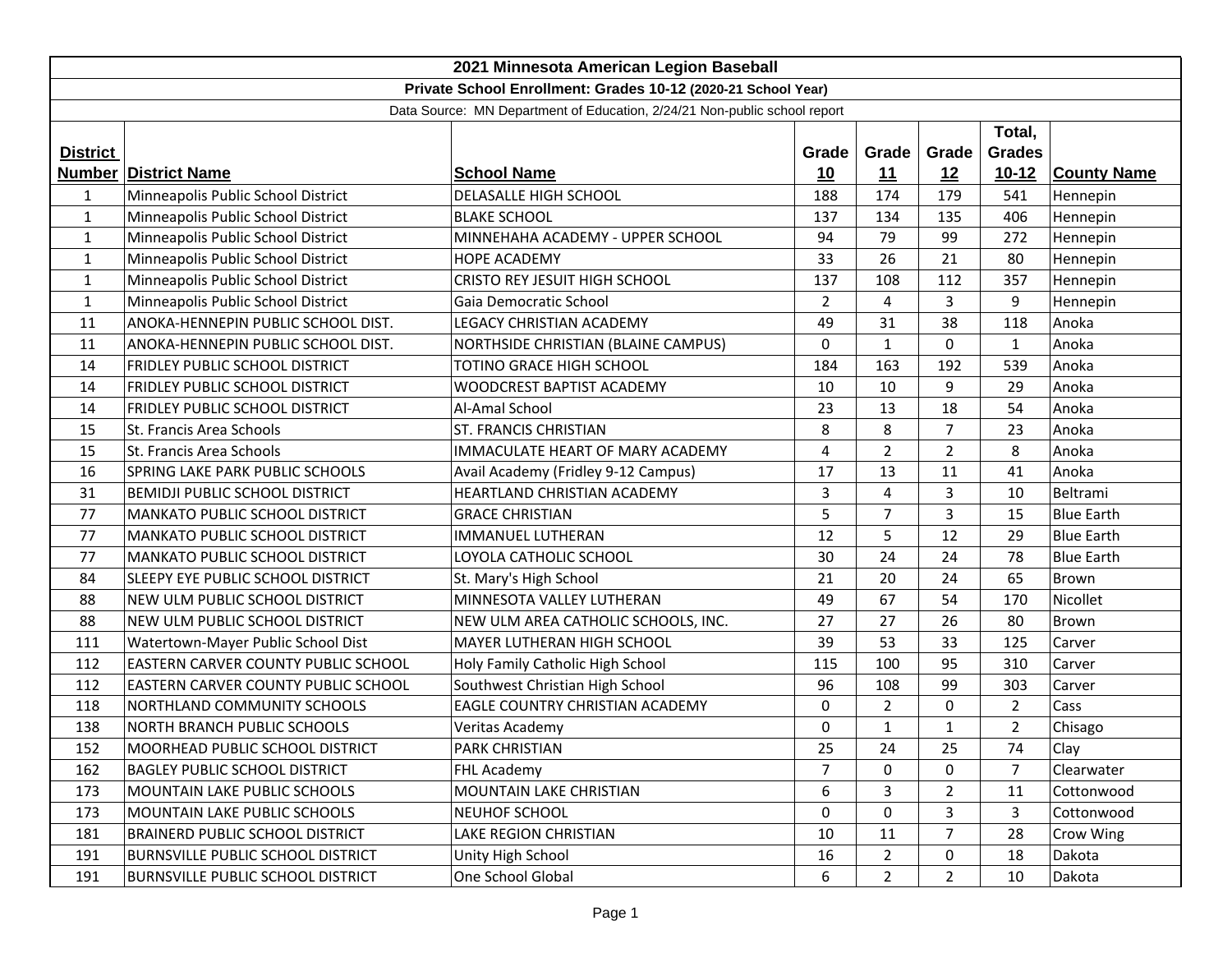| 194 | LAKEVILLE PUBLIC SCHOOL DISTRICT           | <b>GLORY ACADEMY</b>              | 3              | $\mathbf 0$    | 0              | 3              | Dakota     |
|-----|--------------------------------------------|-----------------------------------|----------------|----------------|----------------|----------------|------------|
| 196 | ROSEMOUNT-APPLE VALLEY-EAGAN               | <b>FIRST BAPTIST</b>              | 10             | 12             | 19             | 41             | Dakota     |
| 196 | ROSEMOUNT-APPLE VALLEY-EAGAN               | TRINITY SCHOOL AT RIVER RIDGE     | 41             | 39             | 33             | 113            | Dakota     |
| 197 | West St. Paul-Mendota Heights-Eagan        | Visitation School                 | 84             | 69             | 83             | 236            | Dakota     |
| 197 | West St. Paul-Mendota Heights-Eagan        | <b>ST. CROIX LUTHERAN</b>         | 96             | 91             | 114            | 301            | Dakota     |
| 197 | West St. Paul-Mendota Heights-Eagan        | <b>ST. THOMAS ACADEMY</b>         | 145            | 100            | 111            | 356            | Dakota     |
| 197 | West St. Paul-Mendota Heights-Eagan        | <b>Brightmont Academy</b>         | 4              | 1              | 3              | 8              | Dakota     |
| 203 | HAYFIELD PUBLIC SCHOOL DISTRICT            | Haven School                      | 0              | $\overline{2}$ | $\mathbf{1}$   | 3              | Mower      |
| 206 | ALEXANDRIA PUBLIC SCHOOL DISTRICT          | NEW TESTAMENT CHRISTIAN           | 4              | $\overline{2}$ | 3              | 9              | Douglas    |
| 270 | <b>HOPKINS PUBLIC SCHOOL DISTRICT</b>      | <b>BRECK</b>                      | 117            | 132            | 123            | 372            | Hennepin   |
| 270 | HOPKINS PUBLIC SCHOOL DISTRICT             | INTERNATIONAL SCHOOL OF MINNESOTA | 11             | 12             | 20             | 43             | Hennepin   |
| 270 | <b>HOPKINS PUBLIC SCHOOL DISTRICT</b>      | Academy of Whole Learning         | 7              | $\overline{7}$ | 9              | 23             | Hennepin   |
| 270 | HOPKINS PUBLIC SCHOOL DISTRICT             | Chesterton Academy Twin Cities    | 38             | 31             | 34             | 103            | Hennepin   |
| 271 | <b>BLOOMINGTON PUBLIC SCHOOL DISTRICT</b>  | United Christian Academy          | 20             | 25             | 32             | 77             | Hennepin   |
| 279 | <b>OSSEO PUBLIC SCHOOL DISTRICT</b>        | SB MARANATHA CHRISTIAN ACADEMY    | 76             | 76             | 50             | 202            | Hennepin   |
| 279 | <b>OSSEO PUBLIC SCHOOL DISTRICT</b>        | HERITAGE CHRISTIAN ACADEMY        | 20             | 30             | 30             | 80             | Hennepin   |
| 280 | RICHFIELD PUBLIC SCHOOL DISTRICT           | ACADEMY OF HOLY ANGELS            | 155            | 159            | 146            | 460            | Hennepin   |
| 281 | ROBBINSDALE PUBLIC SCHOOL DISTRICT         | RiverTree School                  | 6              | 9              | $\mathbf 0$    | 15             | Hennepin   |
| 283 | ST. LOUIS PARK PUBLIC SCHOOL DIST.         | <b>BENILDE - ST. MARGARET'S</b>   | 237            | 238            | 217            | 692            | Hennepin   |
| 283 | ST. LOUIS PARK PUBLIC SCHOOL DIST.         | <b>GROVES ACADEMY</b>             | 18             | 24             | 12             | 54             | Hennepin   |
| 283 | ST. LOUIS PARK PUBLIC SCHOOL DIST.         | <b>BAIS YAAKOV HIGH SCHOOL</b>    | 17             | 12             | 0              | 29             | Hennepin   |
| 283 | ST. LOUIS PARK PUBLIC SCHOOL DIST.         | YESHIVA OF MINNEAPOLIS            | 19             | 21             | 15             | 55             | Hennepin   |
| 283 | ST. LOUIS PARK PUBLIC SCHOOL DIST.         | Arete Academy                     | 3              | $\overline{2}$ | 5              | 10             | Hennepin   |
| 284 | WAYZATA PUBLIC SCHOOL DISTRICT             | Providence Academy                | 69             | 76             | 58             | 203            | Hennepin   |
| 284 | WAYZATA PUBLIC SCHOOL DISTRICT             | West Lutheran High School         | 39             | 36             | 30             | 105            | Hennepin   |
| 284 | WAYZATA PUBLIC SCHOOL DISTRICT             | <b>FOURTH BAPTIST</b>             | 9              | 21             | 17             | 47             | Hennepin   |
| 284 | WAYZATA PUBLIC SCHOOL DISTRICT             | <b>Brightmont Academy</b>         | 3              | 8              | 4              | 15             | Hennepin   |
| 284 | WAYZATA PUBLIC SCHOOL DISTRICT             | <b>Excel High School</b>          | 29             | 31             | 42             | 102            | Hennepin   |
| 284 | WAYZATA PUBLIC SCHOOL DISTRICT             | Northgate Academy                 | 12             | 9              | 14             | 35             | Hennepin   |
| 347 | WILLMAR PUBLIC SCHOOL DISTRICT             | <b>COMMUNITY CHRISTIAN</b>        | 19             | 4              | 9              | 32             | Kandiyohi  |
| 413 | MARSHALL PUBLIC SCHOOL DISTRICT            | Hope Academy of Hope Harbor       | 0              | $\mathbf{1}$   | $\mathbf{1}$   | $\overline{2}$ | Lyon       |
| 423 | HUTCHINSON PUBLIC SCHOOL DISTRICT          | MAPLEWOOD ACADEMY                 | 10             | 21             | 24             | 55             | McLeod     |
| 492 | <b>AUSTIN PUBLIC SCHOOL DISTRICT</b>       | Pacelli Catholic Schools          | 19             | 16             | 12             | 47             | Mower      |
| 535 | <b>ROCHESTER PUBLIC SCHOOL DISTRICT</b>    | <b>SCHAEFFER ACADEMY</b>          | 14             | 19             | 13             | 46             | Olmsted    |
| 535 | <b>ROCHESTER PUBLIC SCHOOL DISTRICT</b>    | Victory Academy                   | 3              | $\mathbf 0$    | 3              | 6              | Olmsted    |
| 535 | ROCHESTER PUBLIC SCHOOL DISTRICT           | ROCHESTER PENTECOSTAL             | 0              | 0              | $\mathbf{1}$   | 1              | Olmsted    |
| 535 | ROCHESTER PUBLIC SCHOOL DISTRICT           | Lourdes                           | 80             | 83             | 95             | 258            | Olmsted    |
| 544 | FERGUS FALLS PUBLIC SCHOOL DISTRICT        | HILLCREST LUTHERAN ACADEMY        | 16             | 28             | 39             | 83             | Otter Tail |
| 544 | <b>FERGUS FALLS PUBLIC SCHOOL DISTRICT</b> | TWIN OAKS ACADEMY                 | $\overline{2}$ | $\mathbf{1}$   | $\overline{2}$ | 5              | Otter Tail |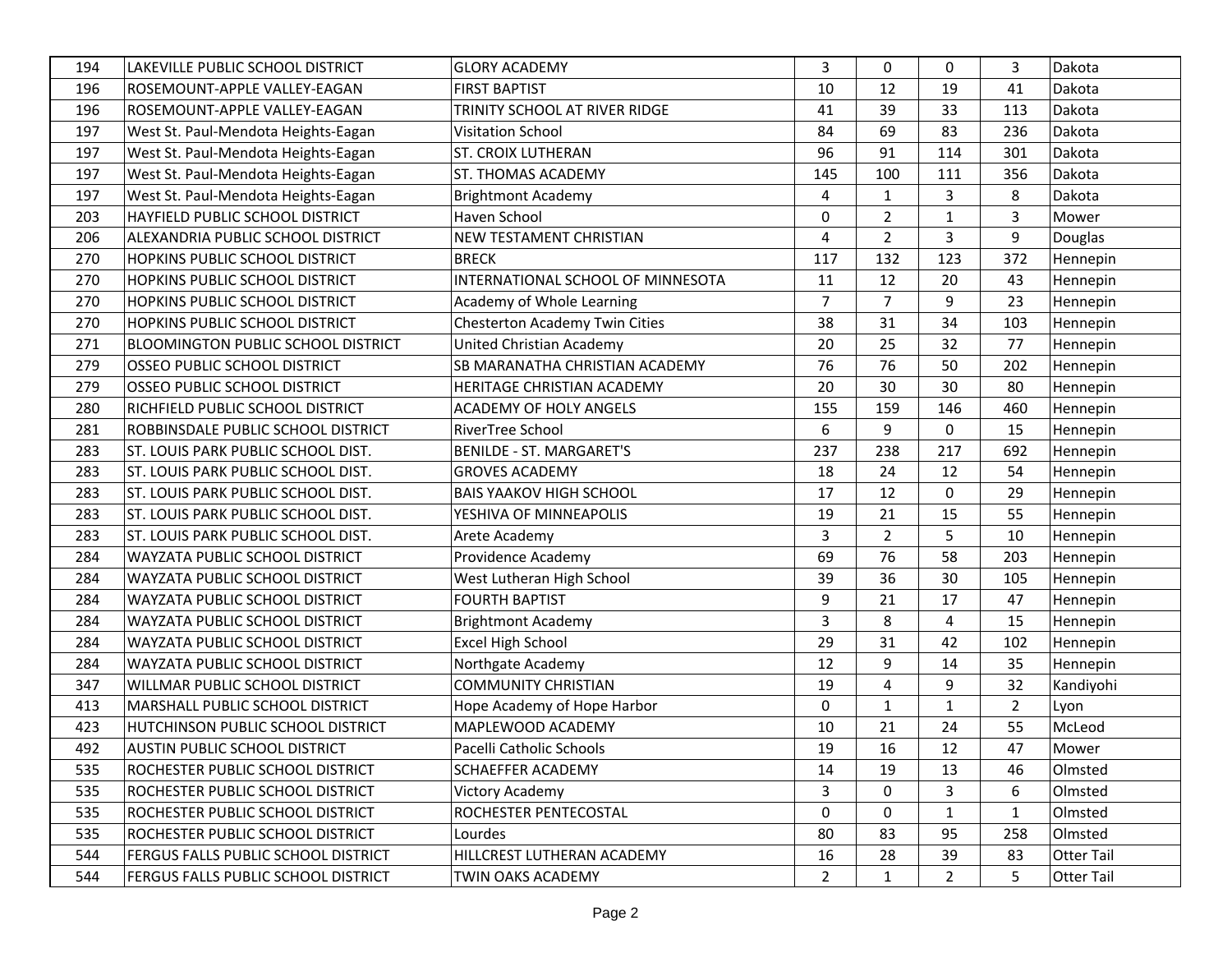| 581 | <b>EDGERTON PUBLIC SCHOOL DISTRICT</b>  | Southwest MN Christian High School  | 31             | 28             | 30             | 89             | Pipestone      |
|-----|-----------------------------------------|-------------------------------------|----------------|----------------|----------------|----------------|----------------|
| 595 | EAST GRAND FORKS PUBLIC SCHOOL DIST     | Sacred Heart School                 | 31             | 28             | 20             | 79             | Polk           |
| 595 | EAST GRAND FORKS PUBLIC SCHOOL DIST     | <b>RIVERSIDE CHRISTIAN</b>          | 0              | $\mathbf 0$    | $\overline{2}$ | $\overline{2}$ | Polk           |
| 622 | North St. Paul-Maplewood Oakdale        | <b>MOUNDS PARK ACADEMY</b>          | 60             | 53             | 63             | 176            | Ramsey         |
| 622 | North St. Paul-Maplewood Oakdale        | HILL-MURRAY                         | 168            | 163            | 149            | 480            | Ramsey         |
| 622 | North St. Paul-Maplewood Oakdale        | APOSTOLIC CHRISTIAN ACADEMY         | 0              | 4              | $\mathbf{1}$   | 5              | Washington     |
| 623 | ROSEVILLE PUBLIC SCHOOL DISTRICT        | <b>CONCORDIA ACADEMY</b>            | 75             | 64             | 74             | 213            | Ramsey         |
| 623 | ROSEVILLE PUBLIC SCHOOL DISTRICT        | HAND IN HAND CHRISTIAN MONTESSORI   | $\overline{2}$ | $\mathbf{1}$   | $\overline{2}$ | 5              | Ramsey         |
| 624 | WHITE BEAR LAKE SCHOOL DISTRICT         | LIBERTY CLASSICAL ACADEMY           | 9              | 10             | 4              | 23             | Ramsey         |
| 624 | WHITE BEAR LAKE SCHOOL DISTRICT         | Gentry Academy                      | 30             | 22             | 21             | 73             | Ramsey         |
| 625 | ST. PAUL PUBLIC SCHOOL DISTRICT         | Cretin-Derham Hall                  | 225            | 261            | 237            | 723            | Ramsey         |
| 625 | ST. PAUL PUBLIC SCHOOL DISTRICT         | <b>ST. AGNES</b>                    | 79             | 91             | 61             | 231            | Ramsey         |
| 625 | ST. PAUL PUBLIC SCHOOL DISTRICT         | ST. PAUL ACADEMY - SUMMIT (UPPER)   | 108            | 108            | 112            | 328            | Ramsey         |
| 625 | ST. PAUL PUBLIC SCHOOL DISTRICT         | <b>CHRIST'S HOUSEHOLD OF FAITH</b>  | 11             | 13             | 11             | 35             | Ramsey         |
| 640 | <b>WABASSO PUBLIC SCHOOL DISTRICT</b>   | OneSchool Global                    | 6              | 6              | 4              | 16             | Redwood        |
| 656 | <b>FARIBAULT PUBLIC SCHOOL DISTRICT</b> | <b>BETHLEHEM ACADEMY</b>            | 33             | 36             | 31             | 100            | Rice           |
| 656 | <b>FARIBAULT PUBLIC SCHOOL DISTRICT</b> | SHATTUCK-ST. MARY'S                 | 105            | 94             | 103            | 302            | Rice           |
| 701 | <b>HIBBING PUBLIC SCHOOL DISTRICT</b>   | <b>VICTORY CHRISTIAN ACADEMY</b>    | 8              | $\mathbf{1}$   | 4              | 13             | St. Louis      |
| 709 | DULUTH PUBLIC SCHOOL DISTRICT           | DULUTH MARSHALL SCHOOL              | 42             | 55             | 59             | 156            | St. Louis      |
| 709 | DULUTH PUBLIC SCHOOL DISTRICT           | LAKEVIEW CHRISTIAN ACADEMY          | 11             | 10             | 17             | 38             | St. Louis      |
| 719 | PRIOR LAKE-SAVAGE AREA SCHOOLS          | PRIOR LAKE CHRISTIAN                | 6              | 4              | $\overline{2}$ | 12             | Scott          |
| 726 | BECKER PUBLIC SCHOOL DISTRICT           | JUBILEE CHRISTIAN SCHOOL            | 4              | 0              | $\overline{2}$ | 6              | Sherburne      |
| 728 | Elk River School District               | Solid Rock Christian Academy        | 0              | $\mathbf{1}$   | 0              | 1              | Sherburne      |
| 742 | ST. CLOUD PUBLIC SCHOOL DISTRICT        | <b>GRANITE CITY BAPTIST ACADEMY</b> | 3              | $\mathbf{1}$   | $\overline{2}$ | 6              | <b>Stearns</b> |
| 742 | ST. CLOUD PUBLIC SCHOOL DISTRICT        | Cathedral                           | 101            | 102            | 95             | 298            | <b>Stearns</b> |
| 742 | ST. CLOUD PUBLIC SCHOOL DISTRICT        | ST. CLOUD CHRISTIAN SCHOOL          | 11             | 9              | 6              | 26             | Benton         |
| 742 | ST. CLOUD PUBLIC SCHOOL DISTRICT        | ST. JOHN'S PREPARATORY SCHOOL       | 41             | 41             | 37             | 119            | <b>Stearns</b> |
| 742 | ST. CLOUD PUBLIC SCHOOL DISTRICT        | St. Robert Bellarmine Academy       | 4              | 5              | 8              | 17             | <b>Stearns</b> |
| 742 | ST. CLOUD PUBLIC SCHOOL DISTRICT        | Holy Innocents                      | $\mathbf{1}$   | $\overline{2}$ | $\overline{2}$ | 5              | <b>Stearns</b> |
| 742 | ST. CLOUD PUBLIC SCHOOL DISTRICT        | NORTHLAND CHRISTIAN SCHOOL          | $\mathbf{1}$   | $\mathbf 0$    | $\overline{2}$ | 3              | Sherburne      |
| 742 | ST. CLOUD PUBLIC SCHOOL DISTRICT        | <b>Immaculate Conception</b>        | 0              | $\mathbf 0$    | 4              | 4              | <b>Stearns</b> |
| 742 | ST. CLOUD PUBLIC SCHOOL DISTRICT        | Calvary Classical Academy           | $\overline{2}$ | $\Omega$       | 0              | $\overline{2}$ | <b>Stearns</b> |
| 761 | OWATONNA PUBLIC SCHOOL DISTRICT         | <b>OWATONNA CHRISTIAN</b>           | 11             | 3              | 8              | 22             | Steele         |
| 815 | PRINSBURG PUBLIC SCHOOL DISTRICT        | Central Minnesota Christian School  | 22             | 24             | 26             | 72             | Kandiyohi      |
| 833 | SOUTH WASHINGTON COUNTY SCHOOL DIST     | NEW LIFE ACADEMY                    | 66             | 60             | 43             | 169            | Washington     |
| 833 | SOUTH WASHINGTON COUNTY SCHOOL DIST     | HOPE CHRISTIAN ACADEMY              | $\mathbf{1}$   | $\mathbf{1}$   | 1              | 3              | Washington     |
| 834 | STILLWATER AREA PUBLIC SCHOOL DIST.     | Chesterton Academy of the St. Croix | 12             | 12             | 8              | 32             | Washington     |
| 861 | WINONA AREA PUBLIC SCHOOL DISTRICT      | HOPE LUTHERAN HIGH SCHOOL           | 5              | 6              | 5              | 16             | Winona         |
| 861 | WINONA AREA PUBLIC SCHOOL DISTRICT      | COTTER SCHOOLS (JR/SR)              | 52             | 59             | 51             | 162            | Winona         |